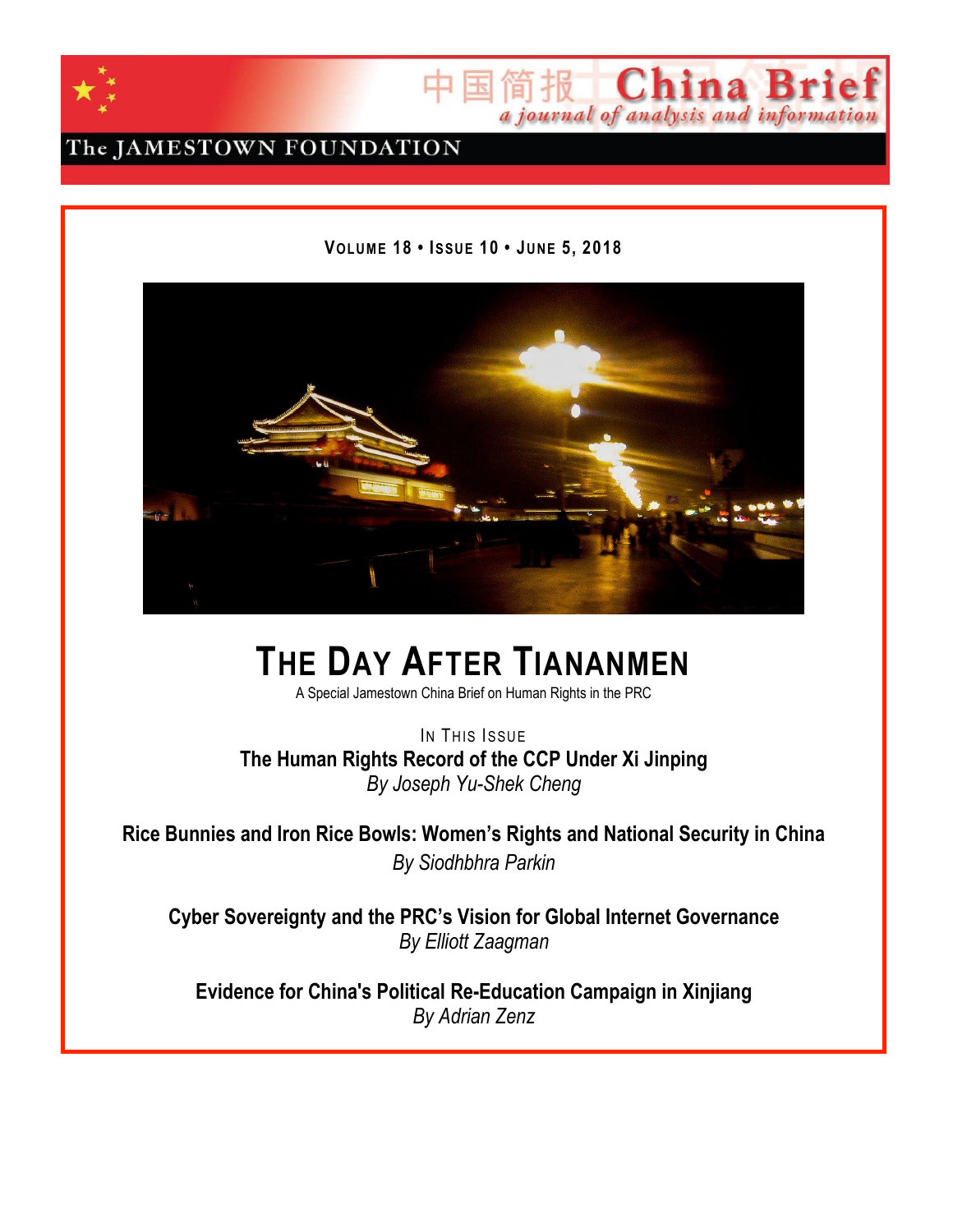### **Living in the Day after Tiananmen: An Introduction to the Special Issue**

A note from the Jamestown Foundation on the occasion of our first issue on human rights in the PRC:

June 5, 2018 marks twenty-nine years since the day after Deng Xiaoping ordered the PLA to forcefully put down prodemocracy protests in central Beijing. A great deal has changed since then. But despite the passage of twenty-nine years, we—all of us—still live in the day after Tiananmen, in real and increasingly important ways.

The PLA's entry into Tiananmen Square signaled the end of a decade of gradual political liberalization. The subsequent freeze in political reform and free discourse has persisted over the intervening twenty-nine years. That freeze has deepened under Xi Jinping, the current CCP General Secretary, as he has consolidated power within the Party, with him at the center. Progress on what are typically called "human rights"—freedom of expression, freedom of religion, freedom from arbitrary detention and arrest, among others—has moved in retrograde [\(China](https://jamestown.org/program/xi-jinping-steers-china-back-days-mao-zedong/) Brief, March 5). Even today, the people of the People's Republic of China still live under the legacy of Tiananmen.

They are not the only ones. Of the many things that have changed in our world since 1989, arguably the most important may be the spectacular economic, diplomatic, and technological rise of the PRC. As a result, far from being a matter of concern only for the people of China, the legacy of Tiananmen now has global implications. In the years since the Square, the CCP has acted ruthlessly to insulate its hold on power from all threats, foreign and domestic. There is no reason to expect that, as its power grows, those efforts will remain confined by its borders.

Where the United States once talked about respect for human rights as one of the preconditions for China's acceptance into the international community, China now increasingly has the ability to shape what the international community is, and what it stands for. More than ever before, those of us outside China have also come to inhabit the day after Tiananmen.

We therefore ask you to consider the essays in this special issue, the majority of which concern China's treatment of its own people, in a global light. As China edges towards superpower status, what does China's treatment of its human rights lawyers, its women, and its Uighur minority—each the subject of one of this issue's essays—presage for its engagement in other parts of the world? And what do its efforts to build support for its international cybergovernance the subject of the remaining essay—presage for online freedom of expression everywhere? These are questions we would do well to keep in mind, as we confront the increasingly difficult task of engaging with China in the day after Tiananmen.

### **The Human Rights Record of the CCP Under Xi Jinping** *By Joseph Yu-Shek Cheng*

\*\*\* \*\*\*

The mass protests of May-June 1989—which ended with the killing of unarmed protesters commonly referred to as the "Tiananmen Square Massacre"—were, in all likelihood, the most significant grassroots challenge to Communist Party control in the 69-year history of the People's Republic of China. Many of the concerned citizens who took to the streets during those months hoped for a government that would implement political reforms, combat corruption, and embrace human rights.

Since the suppression of the Tiananmen Incident, despite soaring economic growth, little or no progress has been made on any of the protestors' aspirations. The Party regime has introduced no serious political reforms, and China's liberal intelligentsia have obviously given up hope on CCP General Secretary Xi Jinping, whose rule has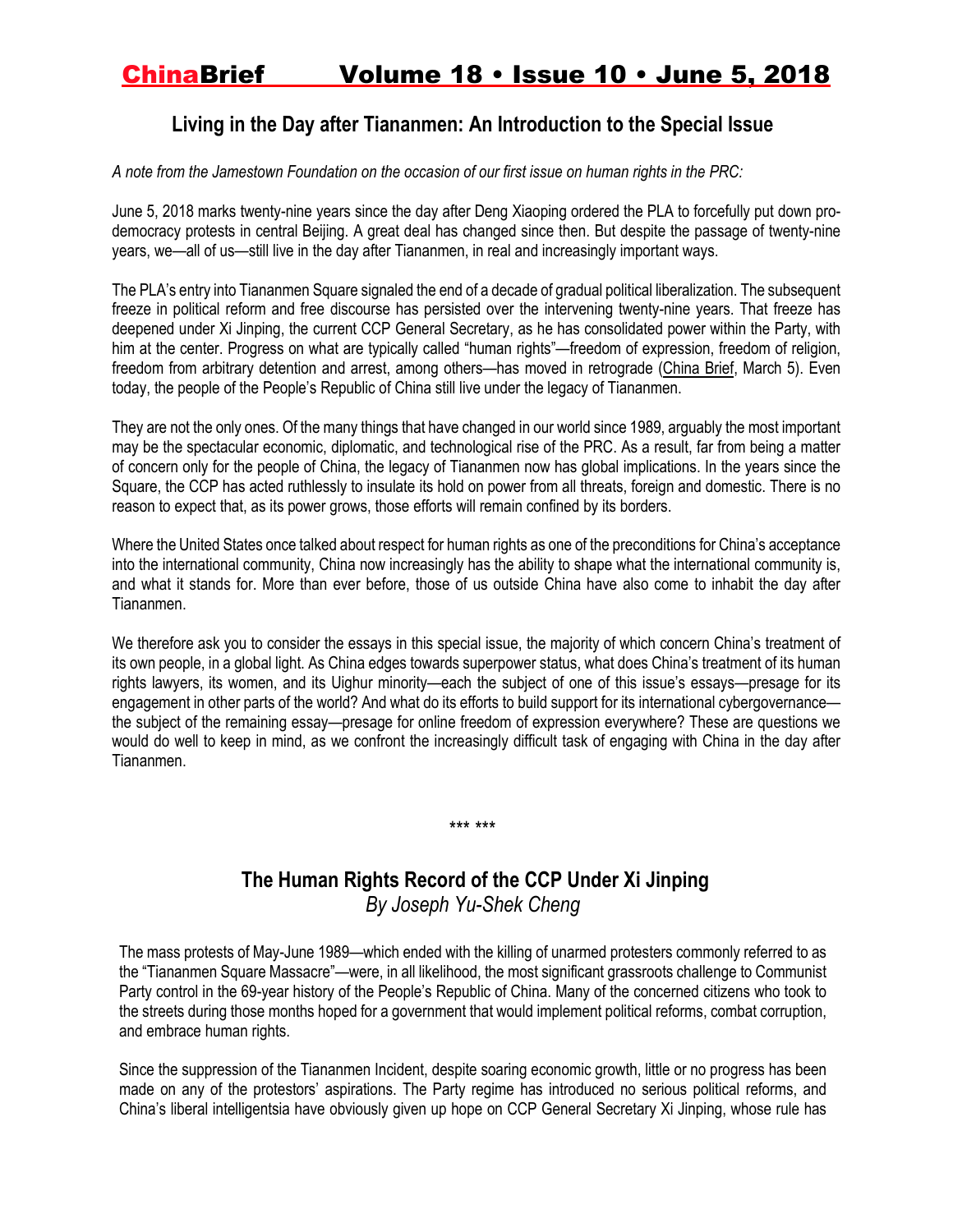become increasingly authoritarian [\(China](https://jamestown.org/program/xi-jinping-steers-china-back-days-mao-zedong/) Brief, March 8). The CCP's attempts to bury any public memory of the Tiananmen Incident are emblematic of this backsliding; many young people in China today have little idea what happened that night in Beijing, while the people of Hong Kong—who are supposed to enjoy freedom of speech and expression—were recently issued a warning against any public calls to "end one-party dictatorship" by former top PRC administrator for the territory [\(SCMP,](http://www.scmp.com/news/hong-kong/politics/article/2143260/people-who-chant-end-one-party-dictatorship-slogan-are) April 25).

Xi very evidently believes that absolute loyalty to the CCP is closely linked with social and political stability. As a result, he has greatly tightened state control over the Internet and social media, and demanded that official mass media swear political loyalty to the CCP, even going so far as to say that they should be "surnamed Party" [\(VOA](https://www.voachinese.com/a/xijinping-china-media-20160225/3208161.html) [Chinese,](https://www.voachinese.com/a/xijinping-china-media-20160225/3208161.html) February 26 2016). He and the CCP have used their strengthened tools of repression to target groups seeking to assert the individual's right to justice and autonomy in the face of Party control.

Three groups in particular stand out, both in their willingness to stand against Xi's emphasis on ideological orthodoxy, and in the consequences they have been made to suffer as a result: human rights lawyers, autonomous labor groups, and underground churches. Under the Hu-Wen administration, all three were subject to regular state harassment, but still enjoyed some space to operate. As part of the Xi administration's crackdown on organization and expression, they have been viewed as threats to the Party regime, and treated accordingly.

#### **Human Rights Lawyers**

The fate of China's human rights lawyers is perhaps the best example of the new climate. On July 9, 2015, Chinese authorities removed, detained or questioned at least 159 lawyers and activists throughout China, in what rapidly came to be known as the "709 Incident" [\(RFA,](https://www.rfa.org/mandarin/yataibaodao/renquanfazhi/hc-09242015100851.html) September 24 2015). These 159 individuals were well known for their attempts to use the PRC legal system to protect clients' rights, including clients facing forced evictions and persecution for their religious beliefs.

Previous Chinese leaders sought to support the rule of law, at least nominally, and praised the human rights lawyers who supported them in their goal. [1] The Xi administration has widened the gap between rhetoric and action to a stunning degree. Xi has repeatedly stressed the need for a society "based on laws"; but his administration has designated human rights lawyers a threat, despite the fact that none have sought to challenge the Party regime.

Chinese authorities have deployed ill-defined criminal charges against human rights lawyers and activists, charges with names such as "creating disturbances" and "disturbing social order". Since the mid-2010s, "inciting subversion of state power", a serious charge that can result in prison terms of ten years or more, has been trotted out with increasing frequency. Lawyers and activists are also frequently put on trial on national television, where they are encouraged to "voluntarily" confess to their crimes. These "confessions" are used to justify the arrests and trials, while humiliating the activists. It is believed that some of the "confessions" have been elicited through torture, which is, according to detainee accounts, widely practised by China's public security apparatus.

Official media now characterize these human rights lawyers as a "major criminal gang", accusing them of "stirring up several serious public opinion issues" and "disrupting the legal process". Even today the crackdown persists, and the list of lawyers affected has grown far beyond the initial 159 (China Human Rights Lawyers [Concern](file:///C:/Users/Matt/Desktop/China%20Human%20Rights%20Lawyers%20Concern%20Group) Group, May 17).

#### **Labor and NGOs**

Labor movements too have come in for repression, after a brief heyday. A 2014 economic slowdown, coupled with rising wages caused by labor shortages, forced some factories to close or move inland, often without proper compensation for the workers affected. As a direct result, the number of strikes recorded by Hong Kong-based advocacy organization China Labour Bulletin more than doubled from 656 in 2013 to 1,378 in 2014 (China Labour [Bulletin,](http://www.clb.org.hk/sites/default/files/archive/schi/File/other/%E4%B8%AD%E5%9B%BD%E5%B7%A5%E4%BA%BA%E8%BF%90%E5%8A%A8%E8%A7%82%E5%AF%9F%E6%8A%A5%E5%91%8A%EF%BC%882013%20%E2%80%93%202014%EF%BC%89.pdf) April 2015).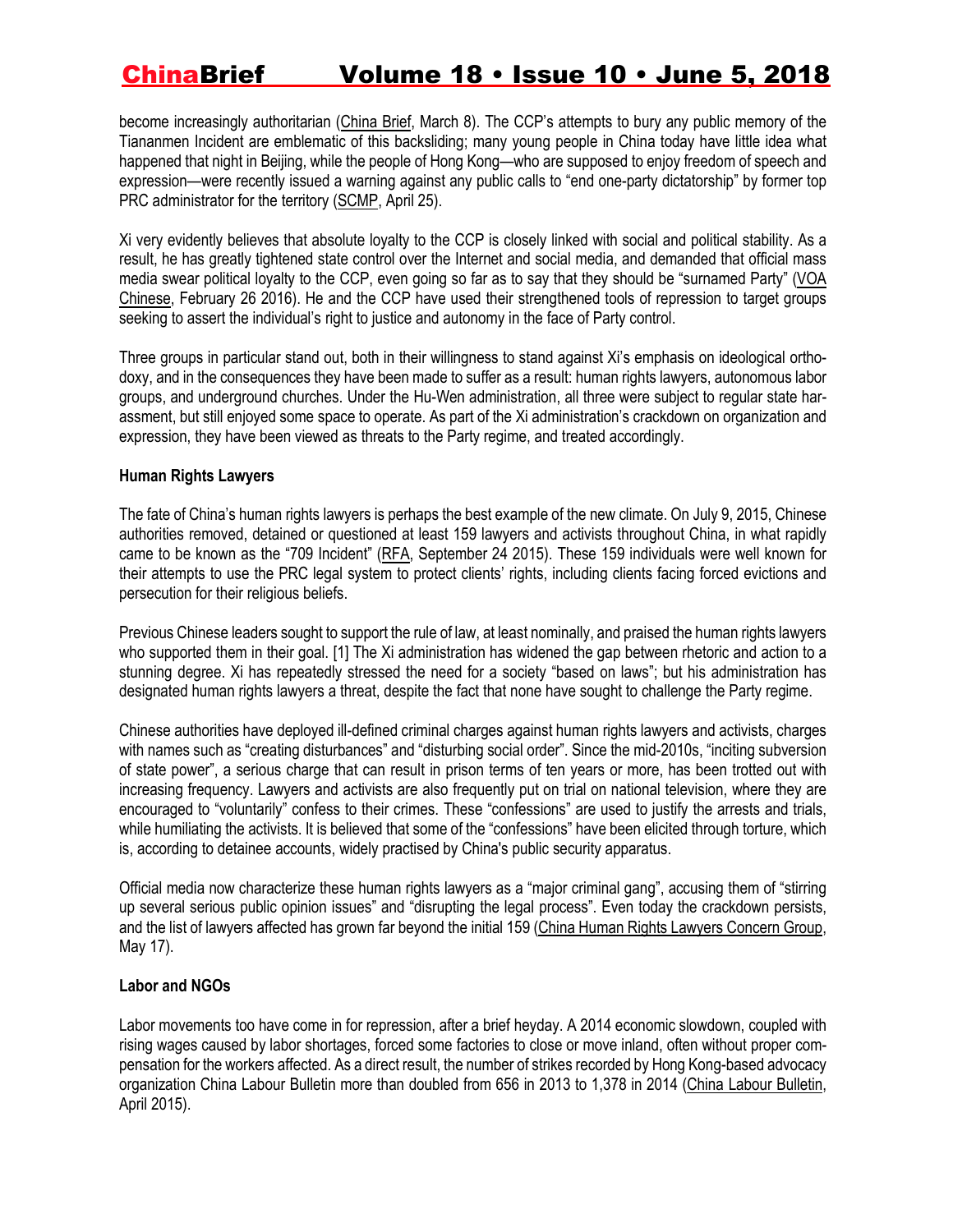Authorities saw the strikes as mass incidents threatening social stability, and responded by targeting so-called "autonomous labor groups"—organizations dedicated to helping workers organize. The groups were labelled "troublemakers", and many labor activists were driven out of their homes and offices after police had told their landlords that they were politically dangerous [\(Reuters,](https://www.reuters.com/article/us-china-labour/china-labor-activists-say-facing-unprecedented-intimidation-idUSKBN0KU13V20150121) 2015).

Here again, the Xi administration has far surpassed the Hu-Wen administration in its determination to stamp out any semblance of an agenda outside its own. Beginning in 2010-2011, Chinese authorities attempted to co-opt autonomous labor groups and NGOs, drawing them into the official orbit by making it easy for them to formally register, and attempting to involve them in the delivery of public social services. (Cheng, 2012 in Chinese). [2] Those groups that agreed gained funding and political support, but lost their autonomy in the bargain. Those that refused, soon became targets of political crackdowns.

#### **Underground Churches and Religion**

Christianity, especially family churches, is seen as a threat by the Chinese authorities, both because of their status as a potential vector for foreign influence, and because of their potential to contribute to a process of democratization. Where they operate, family churches have caused significant changes in China's state-society relationship, as have impacted the values and thinking of their attendees (Journal of Comparative Asian [Development,](https://www.tandfonline.com/doi/abs/10.1080/15339114.2014.934029) 2014). This explains why the Chinese leadership tolerates traditional forms of worship, but has moved to arrest the spread of Christianity. In April 2016, Xi Jinping gave a major speech on religion; he warned against "overseas infiltration through religious means" and called on religions to "Sinicize" or "adopt Chinese characteristics" (Human Rights Watch, 2017: 9) [\(SCMP,](http://www.scmp.com/news/china/policies-politics/article/1938284/be-guard-foreign-religious-infiltrators-chinese) April 25 2016). Apparently, he very much had Christianity in mind.

The southeastern city of Wenzhou, famous for both its entrepreneurship and its ties with the outside world, has become a central front in this new fight. Many of Wenzhou's businessmen are converts to Christianity, and have attempted to live out Protestant ethics through active engagement in charity work in their community [\(Journal](https://www.tandfonline.com/doi/abs/10.1080/15339114.2014.934029) of Comparative Asian [Development,](https://www.tandfonline.com/doi/abs/10.1080/15339114.2014.934029) 2014). Their reward has been suppression. In 2015, many of Wenzhou's Christians were detained for resisting a provincial attempt to remove crosses from church exteriors, in accord with Xi's Sinicization campaign. Some of the individuals detained were released the following year, and some were not. [\(Human](https://www.hrw.org/sites/default/files/china_3.pdf) Rights Watch, 2017: 8-9)

In September 2016, the CCP went a step further, publicizing draft revisions to the PRC's restrictive Religious Regulations, promulgated in 2005. The revisions stipulate that religion must "protect national security", and prohibit individuals and groups that are not "officially approved" religious bodies from attending meetings abroad on religion. [\(Human](https://www.hrw.org/sites/default/files/china_3.pdf) Rights Watch, 2017). Prior to 2018, practicing religious organizations had to register with the State Administration for Religious Affairs (SARA), a government body. SARA was dissolved in a sweeping government reorganization in March 2018, and responsibility for oversight of religion was handed over to the United Front Work Department, an organ of the CCP [\(China](https://jamestown.org/program/the-rise-and-rise-of-the-united-front-work-department-under-xi/) Brief, April 24).

#### **A Bleak Future**

No indications exist that the human rights situation in China will improve. While Xi has moved against dissenting minorities with a harshness unseen since Tiananmen, his Party regime has been able to maintain a considerable degree of legitimacy through effective governance, economic growth, and the construction of a basic nationwide social security net. The Xi administration has boosted spending on public and social services, and Xi's efforts to combat corruption and enhance China's international influence have proven popular.

In the near future, China is unlikely to experience another Tiananmen Incident, or its own version of the Arab Spring, not least because of the tightening of already-severe restrictions on freedom of expression. In May 2016, the PRC government required internet video companies to sell equity stakes to the government as a means to increase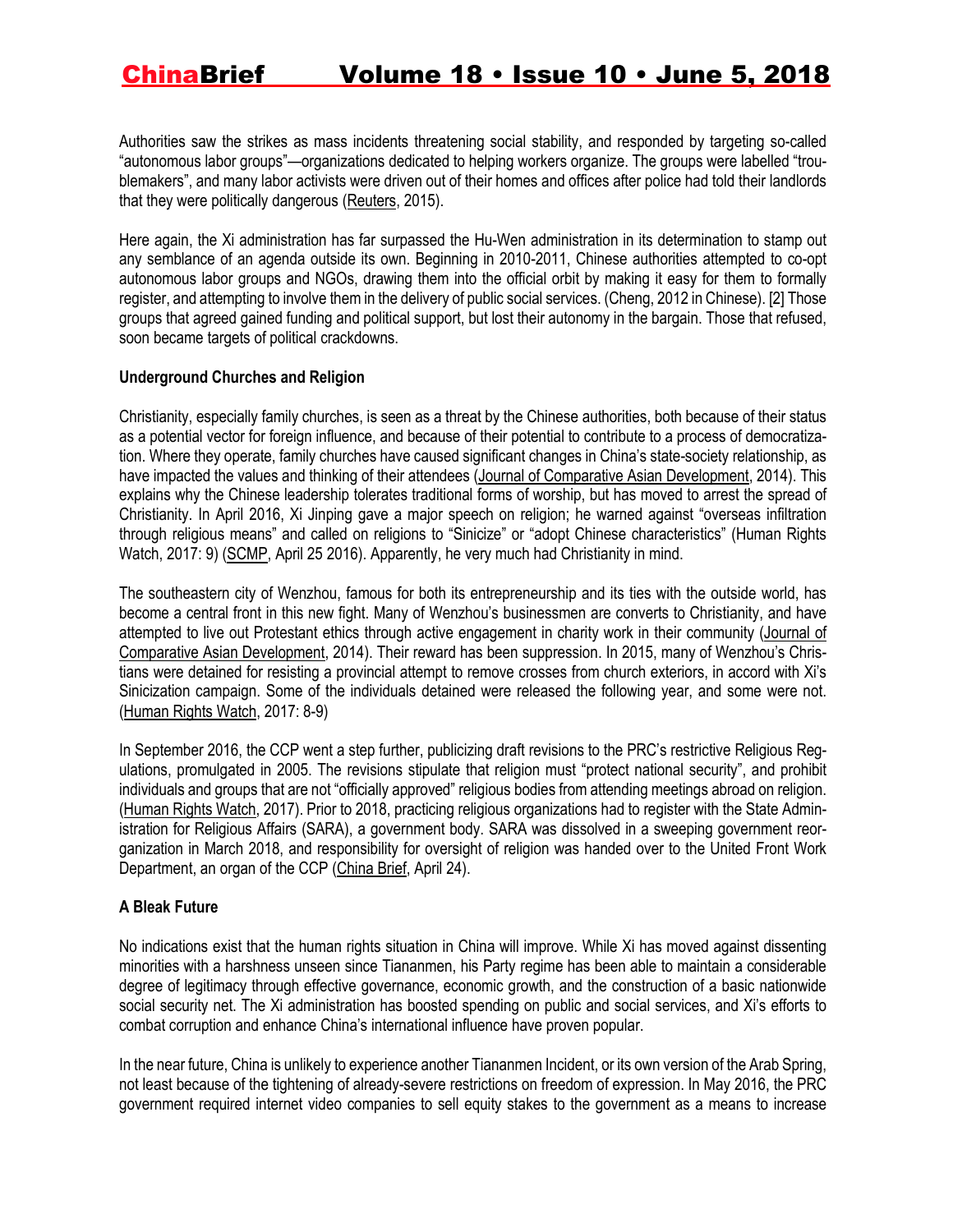control over content. Three months later, in August 2016, CCP imposed new requirements on content websites, including a requirement that staff to monitor content around the clock, while the country's top media regulation body released a notice ordering all media "not to promote Western lifestyles" or "to poke fun at Chinese values" when reporting entertainment news.

These and other restrictions continue to place PRC civil society in an increasingly difficult position, without the voice or resources to mobilize. Civil society is in no position to confront the Party regime, and probably will not be able to do so during Xi Jinping's second term. Over the longer term, less is certain. Although Xi has sought to instil a new sense of purpose and backbone, there are telling signs of a lack of faith in his regime. A considerable segment of the political elite have moved their families and wealth to the Western world, where they and their offspring can enjoy the freedom and security they would deny their own people. [\(Ming](https://www.yzzk.com/cfm/blogger3.cfm?id=1392707230048&author=%E8%AC%9D%E6%82%85%E6%BC%A2) Pao, February 18 2014)

Joseph Y.S. Cheng was a professor of political science at the City University of HK. He now serves as the convenor of the Alliance for True Democracy, an umbrella group for many of Hong Kong's major pro-democracy organiza*tions.*

#### **Notes**

[1] For more on this subject, please refer to "China's Human Rights Lawyers – Advocacy and Resistance" by Eva Pils.

[2] For a more in-depth treatment of previous administrations' use of NGOs as a delivery mechanism for social services, see 從中共的施政綱領觀察其人權立場 [The Chinese Communist Regime's Human Rights Position Based on Its Policy Programme], by Joseph Y.S. Cheng, in 思與言 [Thought and Words], Vol. 50, No.4 (December), pp. 123-157. (In Chinese).

\*\*\* \*\*\*

### **Rice Bunnies and Iron Rice Bowls: Women's Rights and National Security in China** *By Siodhbhra Parkin*

Since January 2018, as part of a movement some experts are calling the largest student demonstration since June 1989, thousands of college students across China have been organizing both online and offline to demand that their universities take action against professors accused of sexually assaulting students [\(Radio Free Asia,](https://www.rfa.org/cantonese/news/harassment-02092018093129.html) February 9). Participants have made creative use of novel mobilization strategies, including blockchain technologies, and are hopeful that their adaptive, decentralized strategies will allow this latest wave of feminist activism to remain resilient in spite of government efforts to suppress it [\(China Change,](https://chinachange.org/2018/03/27/who-are-the-young-women-behind-the-metoo-in-china-campaign-an-organizer-explains/) March 27).

It is no coincidence that a new generation of well-educated, politically active, and technologically savvy female activists are emerging as the PRC's demographics enter a period of rapid, destabilizing transition ([Xinhua,](http://www.xinhuanet.com/english/2018-01/25/c_136921905.htm) January 25). As the CCP scrambles to respond to this crisis by enacting policies that pressure China's women to bear additional children and care for aging family members, while it simultaneously denies them the tools to demand equality, it is more rather than less likely that women's rights will become a major determining factor in China's future political stability [\(Sohu,](http://www.sohu.com/a/221444818_313745) February 7).

#### **The Politicization and Mobilization of Chinese Women: #MeToo and Beyond**

Underlying the recent increase in feminist activism in China is the CCP's failure to address the appalling treatment of women in contemporary PRC society. In a survey conducted by the United Nations Development Programme, over 50% of Chinese men admitted to having committed violence against a woman [\(UNDP,](http://www.undp.org/content/undp/en/home/presscenter/pressreleases/2013/09/10/un-survey-of-10-000-men-in-asia-and-the-pacific-reveals-why-some-men-use-violence-against-women-and-girls-.html) September 10, 2013).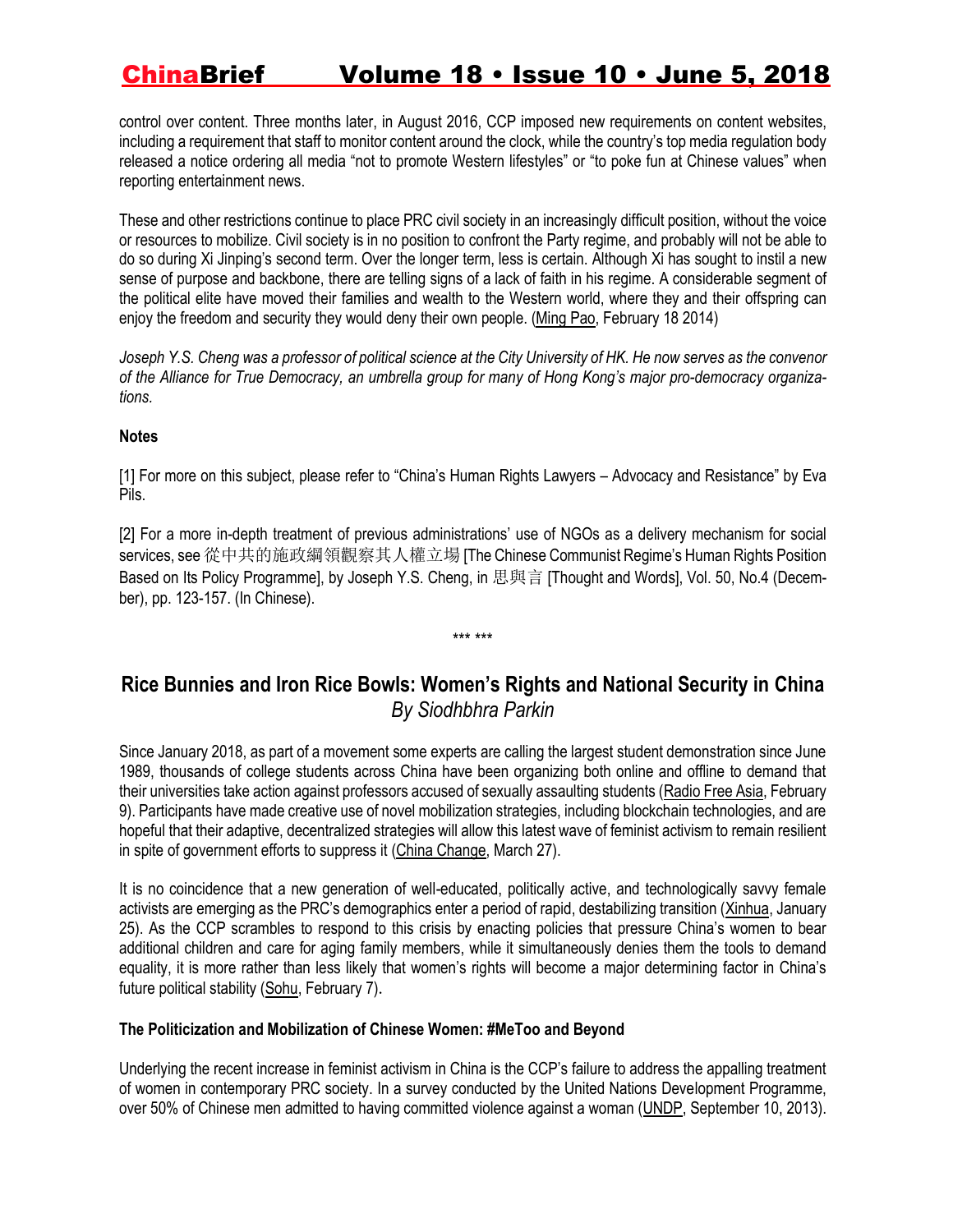Gender-based discrimination in the workplace is both explicit and rampant, with untold economic implications for women [\(Human Rights Watch,](https://www.hrw.org/report/2018/04/23/only-men-need-apply/gender-discrimination-job-advertisements-china) April 23). Preference for male offspring has been so strong over the past thirty years of the brutally enforced one-child policy that, according to the National Bureau of Statistics, the PRC has 33 million more men than women [\(Xinhua,](http://www.xinhuanet.com/english/2018-01/20/c_136910631.htm) January 20). Women are pressured to marry early, bear children, and maintain "harmonious" homes, and are often prevented from or punished for seeking to escape bad marriages [\(Global Times,](http://www.globaltimes.cn/content/1047995.shtml) May 21 2017). Through it all, the overwhelmingly male hierarchy of the CCP has neither raised women to positions of leadership, nor provided any assurances that systemic change at the top may be possible—well-worn government platitudes about women "holding up half the sky" aside.

These trends have come to a head at a time when young women in China are more well-educated and organized than ever before. For the first time in Chinese history, there are more female than male graduates with an undergraduate or postgraduate degree [\(Ministry of Education,](http://www.moe.gov.cn/s78/A03/moe_560/jytjsj_2016/2016_qg/201708/t20170822_311614.html) 2017). In spite of widespread discrimination, women in China are earning more and delaying marriage longer than ever before [\(New York Times,](https://www.nytimes.com/2018/02/20/opinion/china-women-birthrate-rights.html) February 20). Further, as in many other countries, grassroots and established civil society groups in China are overwhelmingly staffed by women, with women's rights organizations in particular experiencing success in raising public awareness of gender equality. Ironically, since the founding of the PRC, government-affiliated organizations like the Women's Federation

(中华全国妇女联合会) have played a significant role in raising the profile of Chinese women's issues, for all that their vision of modern femininity is deeply conservative and serves an explicit CCP agenda. In short, women in contemporary China—especially the younger generation—are more aware of the injustices they face and command the resources necessary to take action against it than ever before.

In attempting to address the situation, authorities have a made a number of high-profile blunders that have incited advocates at home and abroad. Most notably, this includes the 2015 arrest of a number of feminist activists on the eve of International Women's Day for planning a public event to distribute flyers on sexual harassment. The "Feminist Five," as the detained activists came to be called, were released after 37 days of international outcry, much of which focused on the bitter irony that their imprisonment came as China served as joint host for a U.N. conference on advancing gender equality [\(VOA,](https://www.voachinese.com/a/voa-news-lawyers-for-feminist-five-sent-open-letter-20150923/2975155.html) September 23).

Rather than discourage feminist activism, however, the Feminist Five incident has only added fuel to what is clearly a growing movement. In January 2018, after a woman inspired by the global "#MeToo" movement publicly accused her former Ph.D. adviser of unwelcome sexual advances, over 9,000 people participated in a letter-writing campaign urging PRC universities to develop procedures to investigate sexual harassment allegations [\(China Change,](https://chinachange.org/2018/03/27/who-are-the-young-women-behind-the-metoo-in-china-campaign-an-organizer-explains/) March 27). Online activists managed to stay one step ahead of censors and government reprisal by working through a decentralized and flexible network that encouraged local innovation. To evade keyword-based censorship and keep posts with the relevant Weibo hashtag online as long as possible, organizers introduce artful homophones for "Me-Too" such as "rice bunny" (the characters for which—米兔—are pronounced "mitu", very similar to the pronunciation of the English phrase). Activists also made innovative use of blockchain technologies to prevent posts from being deleted at all, in at least once case attaching an open letter from an activist in the ledger of an ethereum transaction [\(China Digital Times,](https://chinadigitaltimes.net/chinese/2018/04/%E3%80%90%E7%AB%8B%E6%AD%A4%E5%AD%98%E7%85%A7%E3%80%91%E6%B0%B8%E5%AD%98%E4%BA%8E%E5%8C%BA%E5%9D%97%E9%93%BE%E4%B8%8A%E7%9A%84%E8%87%B4%E5%8C%97%E5%A4%A7%E5%85%AC%E5%BC%80%E4%BF%A1/) April 24).

As of this writing, China's "mitu" movement is still making headway despite ongoing attempts by authorities to intimidate its proponents and silence feminist advocacy. In March, Chinese censors marked International Women's Day by permanently shutting down the Weibo account for Feminist Voices, a prominent and popular alternate media platform that regularly published commentary on the state of women in contemporary China [\(Hong Kong Free](https://www.hongkongfp.com/2018/03/09/prominent-chinese-feminist-social-media-account-censored-international-womens-day/)  [Press,](https://www.hongkongfp.com/2018/03/09/prominent-chinese-feminist-social-media-account-censored-international-womens-day/) March 9). This contrasts sharply and tellingly with the treatment of LGBT-related content on the same platform a scant few weeks later; though Weibo announced it would be censoring such content, within days, they reversed the decision following widespread outcry on social media and a surprising op-ed in the People's Daily that called for greater tolerance of LGBT people ([People's Daily](https://www.weibo.com/2803301701/GcdmA042D?type=comment), April 15).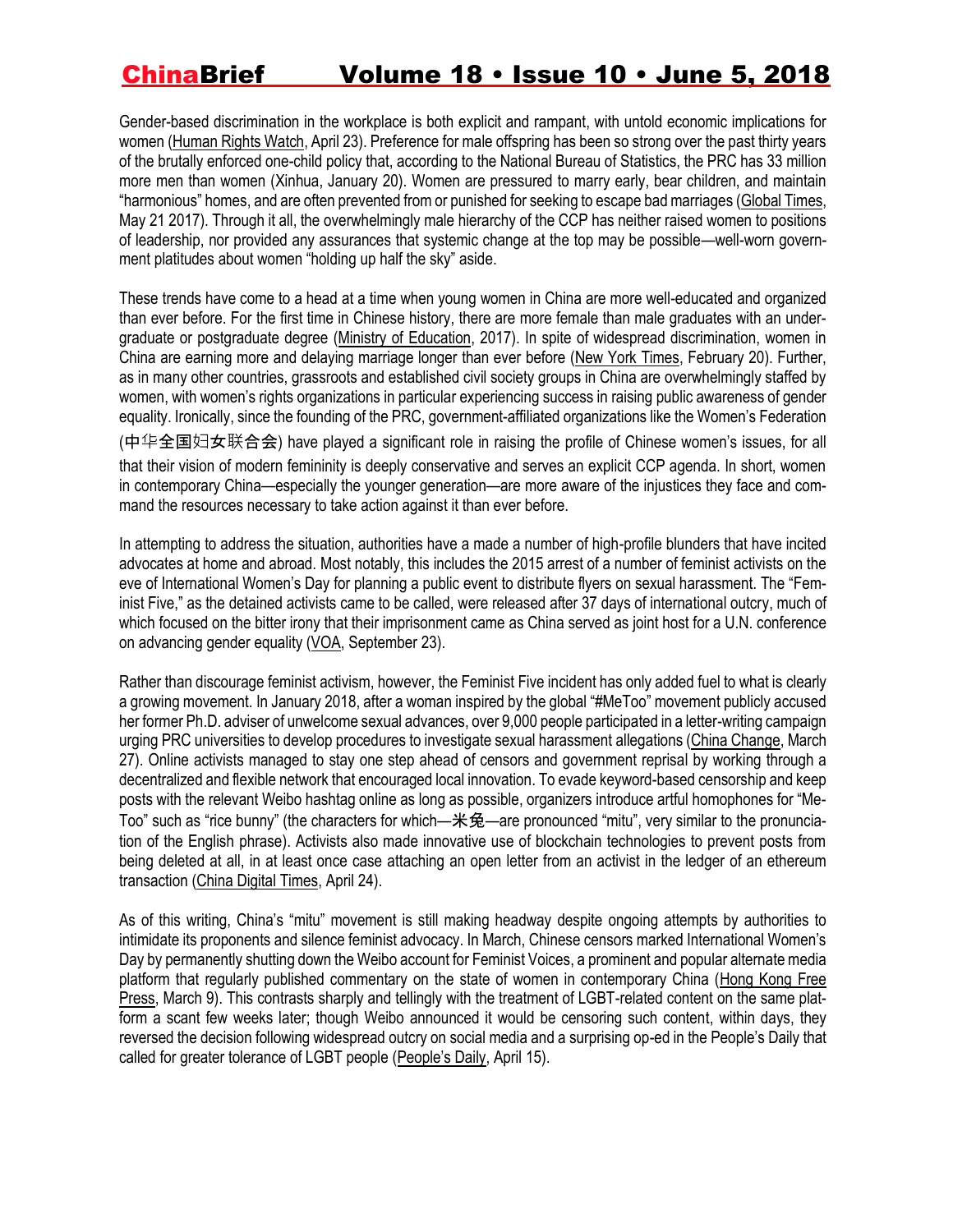The authorities' actions have thus only served to galvanize Chinese feminists—and not just those based in China. Around the world, Chinese feminist activists have participated in demonstrations to protest the closing of Feminist Voices and voice their support for the women's rights movement ([Twitter,](https://twitter.com/pinerpiner/status/983939446323253248) 10 April). This development underscores the way that feminist activists in China have been able to build a truly international and popular movement. This fact has not been lost on authorities, whose ongoing efforts to muzzle the movement reveal the extent of what they believe is at stake: the political mobilization of China's women in ways that generate social instability.

#### **The Intersection of Women's Rights and National Security**

The CCP's ongoing efforts to silence, discredit, and disarm the newest generation of feminist activists is of course part of its larger project to prevent any form of grassroots mobilization. But this is only part of the story when it comes to the issue of women's rights specifically. Indeed, as been argued powerfully elsewhere, the Chinese government views the prospect of female empowerment as a direct threat to Chinese political stability (Washington [Post,](https://www.washingtonpost.com/news/global-opinions/wp/2018/03/01/xi-jinpings-authoritarian-rise-in-china-has-been-powered-by-sexism/?utm_term=.9e31daf8cac4) March 1).

For years, political scientists and demographers have contented that countries like China, whose gender ratios have been skewed by a deeply ingrained preference for male offspring, are far more likely to develop authoritarian political systems. They argue that governments with far-reaching powers to coerce and control citizens can respond more effectively to the threats posed by a population with a large percentage of unmarried and restive men—who are referred to in Mandarin as "bare branches" (光棍儿). **[1]** To ensure the allegiance of these large male populations, such states are also more likely to adopt aggressive foreign policy positions and adopt nationalistic and militaristic rhetoric. It is important to keep these considerations in mind when assessing Chinese foreign policy pronouncements, and to bear in mind their target audience.

The CCP is aware of the gender imbalance, and has already taken steps to address the issue, namely, revising the disastrous "one-child policy" to permit all married couples to have two children. Unfortunately, the policy change has failed to bear the desired fruit; one year later, PRC total fertility rates remain lower than the average for East Asian and Pacific countries [\(World Bank](https://data.worldbank.org/indicator/SP.DYN.TFRT.IN), 2017). Lower total fertility rates also mean that China's population is rapidly aging, in a society with few support structures in place to ensure the livelihood of elderly citizens. It is possible that the Chinese government believed the two-child policy would solve both problems at a stroke, by disadvantaging women economically vis-a-vis men, and thereby encouraging them to take on a multigenerational caretaker roles within their families [\(The Guardian,](https://www.theguardian.com/world/2015/feb/24/chinese-women-equality-laws-land-housing) February 24, 2015).

In emphasizing female agency and empowerment, feminist advocates have directly challenged this vision. In their writings and their activism, in addition to targeting the many perpetrators of sexual violence within higher education and government, they have pointed out the inherently sexist nature of much of the government's discourse about women [\(NetEase,](https://3g.163.com/lady/article/9GV2R14A002626I3.html) December 25, 2013). They have also pointed out that the two-child policy has only made it easier for employers to discriminate against women on the basis that they may be liable for covering additional maternity benefits [\(China Digital Times,](https://chinadigitaltimes.net/chinese/2015/10/%E5%A5%B3%E6%9D%83%E4%B9%8B%E5%A3%B0-%E5%85%A8%E9%9D%A2%E4%BA%8C%E5%AD%A9%E5%90%8E%EF%BC%8C%E5%A5%B3%E4%BA%BA%E4%BC%9A%E4%BB%8E%E5%BC%BA%E5%88%B6%E4%B8%8D%E7%94%9F%E5%8F%98%E6%88%90%E8%A2%AB/) October 29, 2015). The popularity of their efforts suggests they have a large audience, particularly among younger women. It also suggests their audience has internalized the concept of gender equality, and are unlikely to retreat quietly into the roles of wives and mothers that the state has imagined for them [\(Global](http://www.globaltimes.cn/content/1104734.shtml#.Ww6aR7v_Uno.twitter)  [Times,](http://www.globaltimes.cn/content/1104734.shtml#.Ww6aR7v_Uno.twitter) May 30).

#### **Conclusion**

Fundamentally destabilizing forces in Chinese demographics and social relations are emerging just as a remarkably well-educated and empowered generation of Chinese women begins to assert its basic rights. The Chinese government's response to recent developments suggests that it believes the intersection of these forces is one with serious and important repercussions for Chinese political and economic stability. The peculiar case of the "rice bunny" movement demonstrates that these concerns are well-founded, and that the future of China's civil unrest is likely to be increasingly female.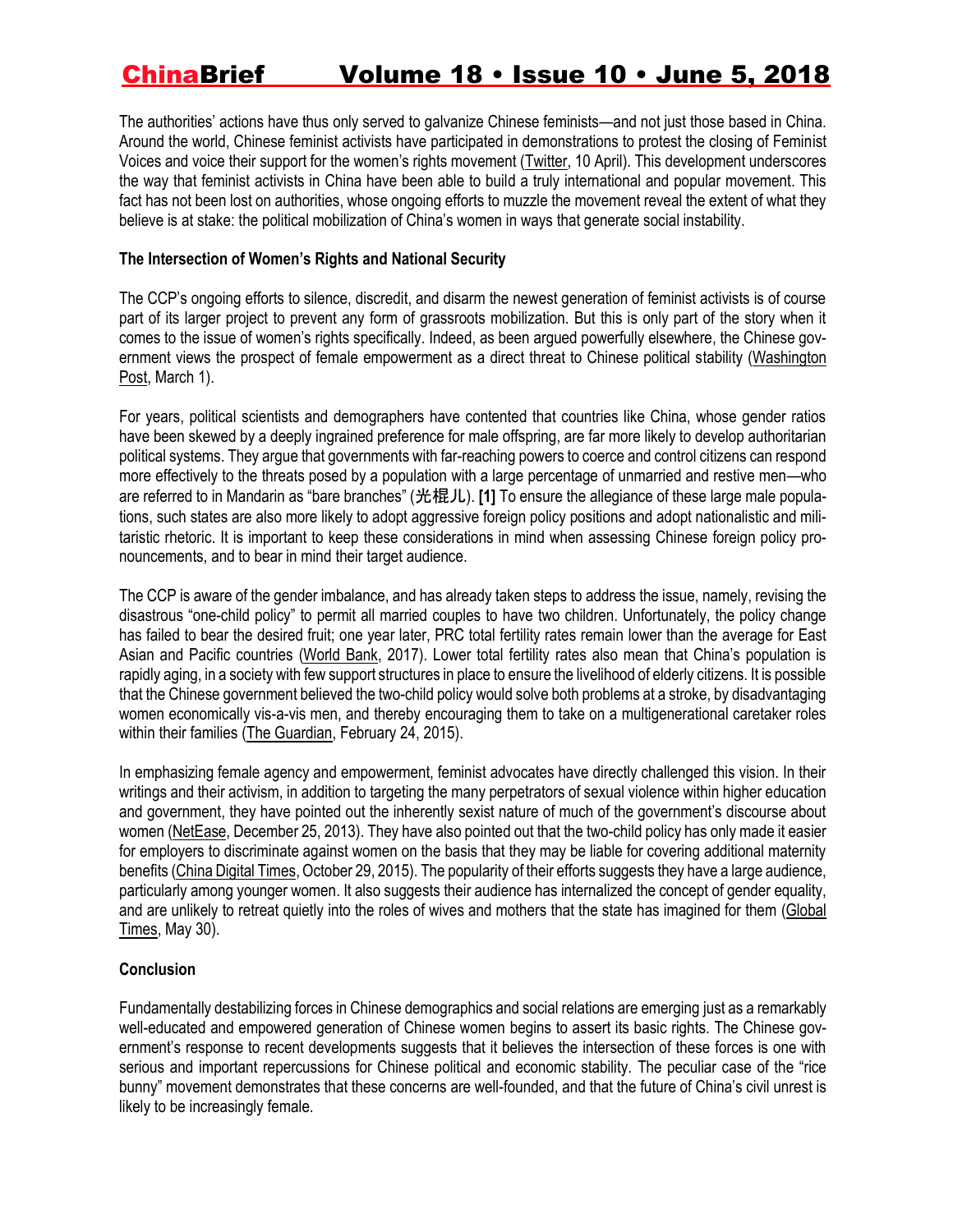*Siodhbhra Parkin is currently the Program Monitoring and Evaluation Manager at PILnet PILnet: The Global Network for Public Interest Law. A former Fellow at the Yale Law School Paul Tsai China Center, she also spent three years at the American Bar Association Rule of Law Initiative in Beijing, where she worked with Chinese civil society groups, law schools, and legal professionals on a range of international legal development projects. Parkin has advanced degrees from Harvard University, the London School of Economics and Political Science, and the Renmin University of China Law School.*

#### **Notes**

[1] For an in depth exploration of this contention, see Valerie Hudson and Andrea Den Boer, "A Surplus of Men, A Deficit of Peace: Security and Sex Ratios in Asia's Largest States," International Security, Vol. 26 Issue No. 4, Spring 2002 (pp. 5-38).

\*\*\* \*\*\*

### **Cyber Sovereignty and the PRC's Vision for Global Internet Governance** *By Elliott Zaagman*

Over the past eighteen months, major Western media outlets have followed every step of Facebook's slow and painful fall from grace, including the recent Cambridge Analytica scandal. However, while the stories focus heavily on Trump and Putin, it is CCP General Secretary Xi Jinping who may benefit the most from a collective loss of faith in Western cyber systems and institutions. While the world's attention has focused on accusations of collusion and election hacking, the Chinese leader has been promoting a homegrown PRC approach to technology, the internet, and governance, one that seeks to embed the PRC's concept of "cyber sovereignty" (网络主权) in the institutions of global internet governance.

Although progress to date has been patchy and there is disagreement within the PRC as to how cyber sovereignty should be defined, other previous PRC efforts to shape technical standards and norms globally suggest that the cyber sovereignty campaign is likely to grow in scope, specificity, and sophistication. Growing global legitimacy for Beijing's approach to internet management could have concerning implications for online freedom of expression, both within the PRC, and in countries who see it as an attractive alternative to a more open, decentralized US-led approach. Also worth watching are the ways in which the PRC's efforts to build support for its cybergovernance model interact with its growing technical cooperation with Belt and Road partner nations.

#### **Chinese Wisdom for a Chaotic Cyber Landscape**

Growing concerns over the institutions of the American-led internet order are helping Xi make his case. In addition to its work on the 2016 Trump campaign, Cambridge Analytica faces a backlash for using many of the same tools to influence elections in a series of poor middle-income countries, including Kenya, Brazil, India and Malaysia [\(China](https://news.cgtn.com/news/784d544d306b7a6333566d54/share_p.html) Global [Television](https://news.cgtn.com/news/784d544d306b7a6333566d54/share_p.html) Network, March 23). Meanwhile, government leaders in those and other countries are evincing increasing concern over the security risks posed by the platforms of an open internet. The Sri Lankan government recently imposed a temporary blocked Facebook, Whatsapp, and Viber, and temporarily shut down parts of the island's internet to curb a wave of sectarian violence [\(Derana,](http://www.adaderana.lk/news/46281/fb-viber-whatsapp-and-social-media-blocked-trc-) March 7). Brazil has repeatedly blocked Whatsapp (Digital [Trends,](https://www.digitaltrends.com/mobile/whatsapp-brazil-6-million-facebook-cash-frozen-1467391510-2/) July 28 2016).

Amidst growing skepticism that an open, unmanaged internet is inherently beneficial, Xi has projected himself and his ambitions onto the global stage with a confidence that stands in stark contrast to the low-profile approach of his recent predecessors [\(China](https://jamestown.org/program/concern-mounts-in-beijing-over-xis-aggressive-tactics/) Brief, May 9). There have recently been indications that Xi's China views itself not simply as a partner in trade and infrastructure construction, but in governance as well. In a speech to the 19th Party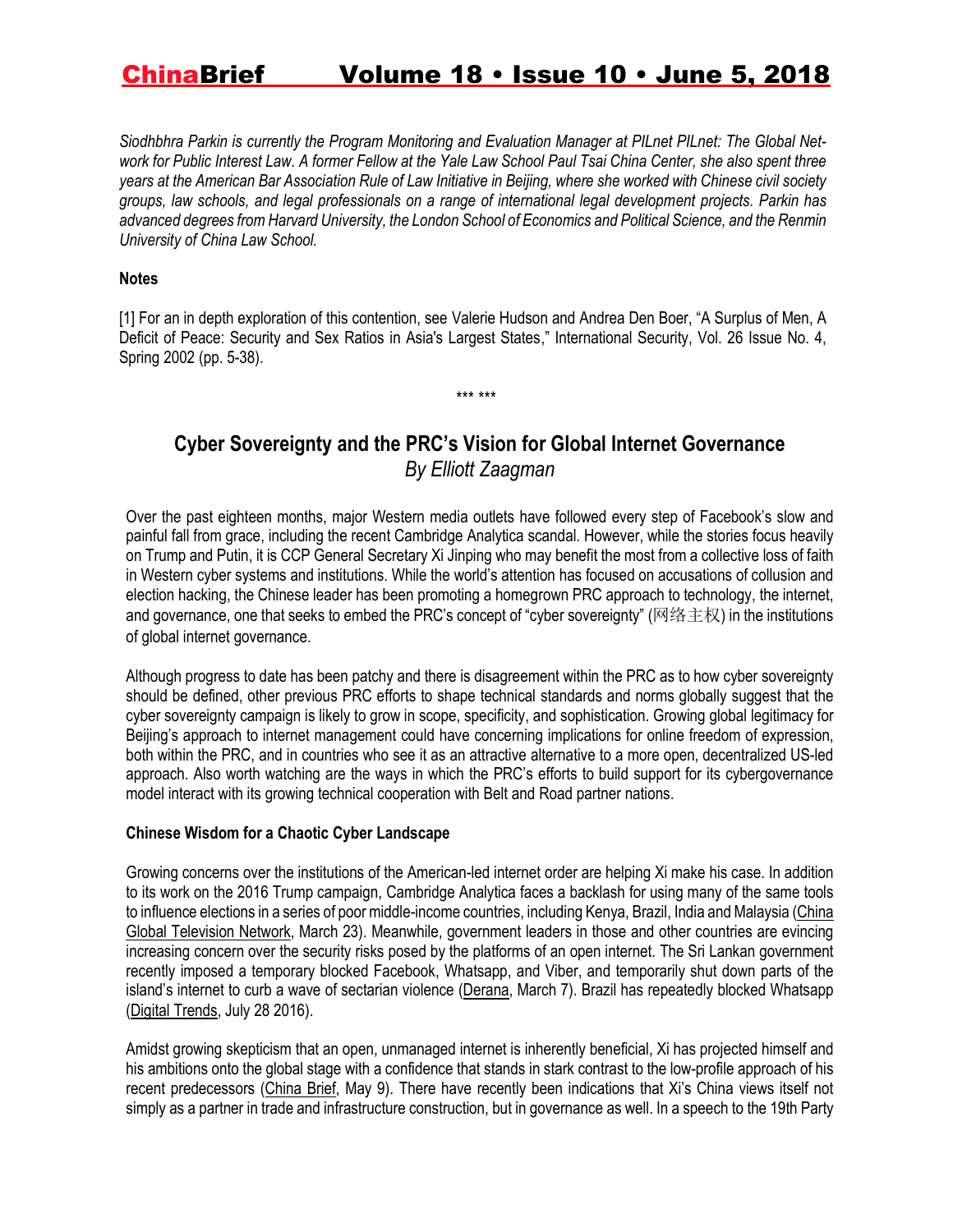Congress of the Chinese Communist Party in the fall of last year, Xi stated that the Chinese model was "a new option for nations who want to speed up their development while preserving their independence," adding that China's system of socialism offers "Chinese wisdom and a Chinese approach to the problems facing mankind." [\(Xinhua,](http://www.xinhuanet.com/english/download/Xi_Jinping) October 18 2017).

#### **Developing the Global Internet on China's Terms**

China's stepped-up efforts to promote its vision of global governance include a push to enshrine its version of the internet as a model for other countries. In a statement to China's fourth-annual World Internet Conference, held in December of 2017 and attended by the CEOs of Google and Apple, Xi rallied support for this model, referred to as "cyber sovereignty" [\(SCMP,](http://www.scmp.com/news/china/policies-politics/article/2122683/xi-jinping-renews-cyber-sovereignty-call-chinas-top) December 3 2017).

Close readings of Chinese-language scholarly and policymaker discourse have found that, although Xi Jinping has used the term repeatedly, Beijing's policy apparatus has yet to produce a precise, agreed-upon definition of the term "cyber sovereignty" [1]. However, the term, at least in principle, consistently describes the idea that sovereign nations should be granted control over networks and data within their borders, to manage as they see fit. While this principle may seem unobjectionable on first glance, it must be understood within the context of Beijing's determination to defend its own model of internet management: sophisticated, systematic censorship through a well-developed "Great Firewall," and strict requirements for local data storage imposed upon all firms operating within its borders [\(SCMP,](http://www.scmp.com/culture/books/article/2144692/how-china-censors-its-internet-and-controls-information-great-firewall) May 7).

A [report](file:///C:/Users/Elliott/Documents/Articles/report) released at the December 2017 World Internet Conference by the Chinese Academy of Cyberspace Studies called for an "establishment of a multinational, democratic and transparent global internet governance system" through the United Nations, a theme that has become consistent in statements from Xi and PRC government offices. "Multinational" in this case is a reference to the "multilateral" approach to internet management favored by China, Russia, and other nations, which would give national governments a larger role in managing the global internet. It can be contrasted with the "multistakeholder" model preferred by the EU and the United States, where management of the global internet architecture rests in the hands of a cluster of industry, academic, and non-governmental actors (Global Commission on Internet [Governance,](https://www.cigionline.org/publications/who-runs-internet-global-multi-stakeholder-model-internet-governance) January 17, 2017).

#### **Taking Multinational Models to the UN**

This language was also echoed in the PRC's first-ever white paper on international cyberspace cooperation, jointly published by the Ministry of Foreign Affairs and the Ministry of Public Security in March 2017 [\(Xinhua,](http://www.xinhuanet.com/english/china/2017-03/01/c_136094371_3.htm) March 1 2017). Interestingly, in its section on "Reform of the Global Internet Governance System", the white paper says that "China will push for institutional reform of the UN Internet Governance Forum to enable it to play a greater role in Internet governance, strengthen its decision-making capacity, secure steady funding, and introduce open and transparent procedures in its member election and report submission."

The IGF is a UN-convened annual meeting of internet governance stakeholders, with little real decision-making power. Why does it require reform? The white paper does not specify. However, it is worth noting that the IGF has consistently supported the multistakeholder model of governance, and included only two PRC delegates in the Multistakeholder Advisory Group for its 2018 meeting. The US, in contrast, sent three delegates, one of whom was the chair (Internet [Governance](https://www.intgovforum.org/multilingual/content/mag-2018-members) Forum, 2018)

The UN and its affiliate organizations have been a consistent focus of PRC's attempts to win support for its evolving vision of a nationally managed internet. Another particularly well-known such attempt came at a 2012 meeting of the International Telecommunications Union, the United Nations specialized agency for information and communication technologies, where the PRC and it supporters were headed off by a US-led delegate walkout (Ars [Technica,](https://arstechnica.com/tech-policy/2012/12/behind-closed-doors-at-the-uns-attempted-takeover-of-the-internet/) December 12 2012). Some internet governance experts have expressed concern that the next quadrennial plenipotentiary meeting of the ITU, scheduled to begin October 29 of this year in Dubai, may see another such attempt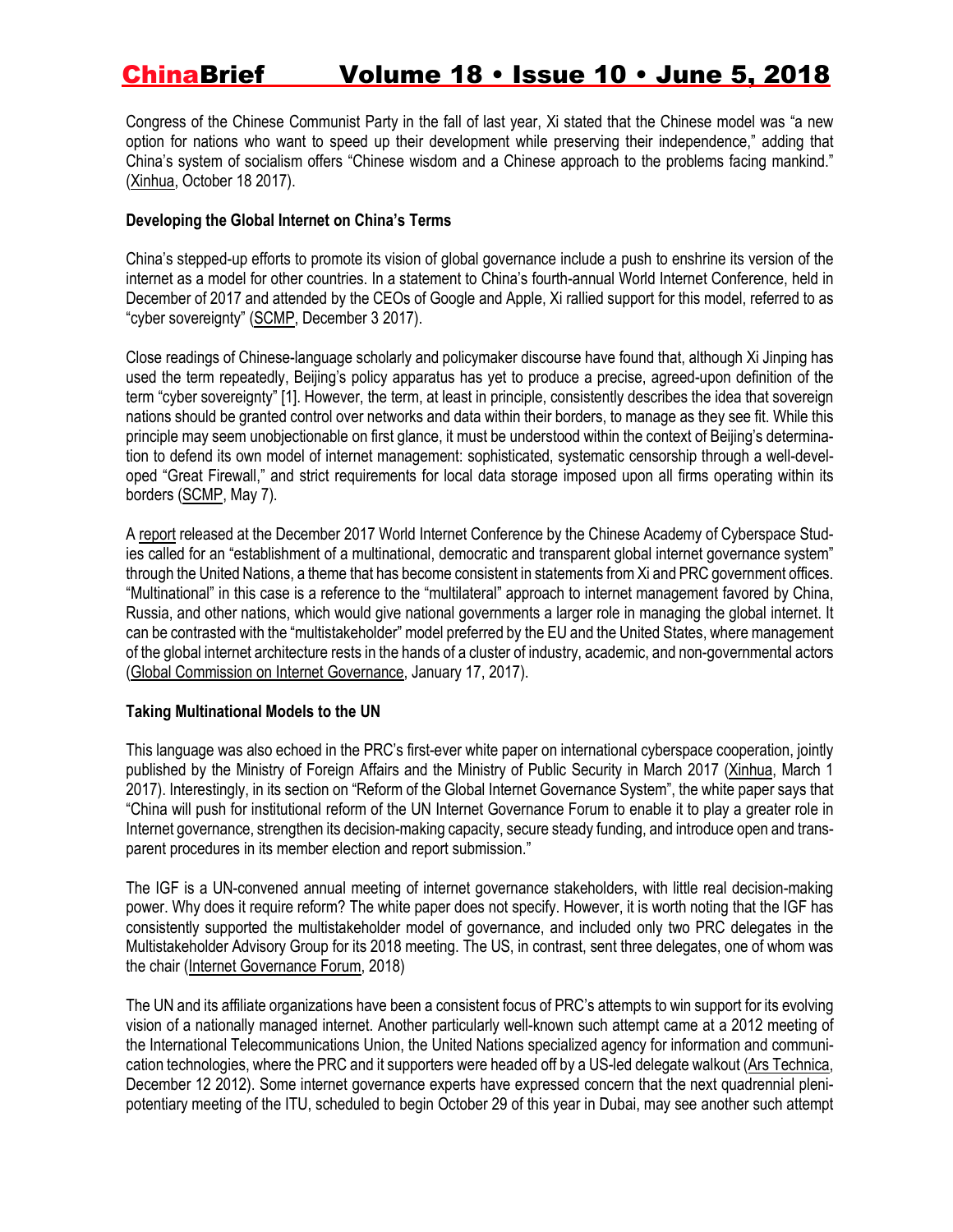[\(Brookings](https://www.brookings.edu/blog/techtank/2018/02/07/u-s-government-should-not-reverse-course-on-internet-governance-transition/) Institution, February 7). Since 2014 the ITU has been headed by Zhao Houlin, a PRC national who worked for the now-defunct PRC Ministry of Posts and Telecommunications prior to beginning a 30-year career with the ITU [2]. Zhao will be eligible for election to a second four-year term at this year's plenipotentiary meeting.

#### **Leveraging the Belt and Road**

The PRC has also sought to build acceptance of its technical and cyber diplomacy through the technology-focused dimensions of the Belt and Road Initiative, increasingly described in official PRC statements as a "digital Silk Road" [\(Xinhua](http://silkroad.news.cn/2018/0517/96579.shtml) Silk Road News, May 17). The joint communique issued at the close of last year's Belt and Road Forum in Beijing announced pledges by participating nations to cooperate on "telecommunications and information and communication technology", so as to "put into place an international infrastructure network over time". The communique also calls for "harmonizing rules and technological standards when necessary" to "maximize synergies in infrastructure planning and development". e-commerce, digital economy, smart cities and science and technology parks" [\(Xinhua,](http://www.xinhuanet.com/english/2017-05/15/c_136286378.htm) May 15 2017).

Beyond poorly defined calls for cooperation, Beijing's partnerships with Belt and Road partners has begun to include the sale of technologies that could strengthen authoritarian governments' surveillance capabilities. In Zimbabwe, one of China's closest African partners, a prominent Chinese AI firm will work with Zimbabwean security forces to develop a surveillance system using facial recognition technology (Radii [China,](https://radiichina.com/china-exports-facial-scan-tech-to-zimbabwe-launches-first-ai-technology-entry-to-africa/) April 16). Zimbabwean journalists have already expressed concern that the government is spending money on technology that could be turned against the political opposition, while neglecting hospitals and doctors' pay [\(TechZim,](https://www.techzim.co.zw/2018/04/mnangagwas-govt-getting-facial-recognition-tech-from-china/) April 13). Huawei has been promoting "[smart](http://www.bbc.com/future/bespoke/specials/connected-world/government.html) city" systems, surveillance-heavy approaches which are billed to assist police in crime prevention, with a high-profile project underway in Nairobi. Huawei's advertising copy emphasizes that the technology "means police forces can have 'eyes' where they didn't before" [\(BBC\)](http://www.bbc.com/future/bespoke/specials/connected-world/government.html). ZTE, the subject of recent enforcement actions by the White House, is promoting such systems, even using the branding "Data Belt, Information Road." [\(ZTE,](http://www.bbc.com/future/bespoke/specials/connected-world/government.html) May 2, 2016).

#### **The Appeal of the Chinese Approach**

Western leaders, journalists, and human rights activists have genuine reason to be concerned about Xi's cybersecurity vision. Many countries along the Belt and Road have histories of brutal dictatorships and poor rights protections for their citizens. Although there are, as of yet, no signs that the PRC's efforts to gain acceptance for its technology and internet governance efforts have extended into direct assistance to countries wishing to turn them towards authoritarian ends, it is not difficult to imagine this as a potential next step.

It is important to understand, however, that these countries' cooperation with the PRC does not take place in a vacuum. They may see the PRC as offering solutions where Western governments have failed. For example, while there is much hand-wringing over automation-driven job loss in developed countries, developing countries are just as concerned over the potential impact of automation on the low-skill, repetitive positions upon which many of their citizens rely [\(World](http://www.worldbank.org/en/publication/wdr2016) Bank, 2016). Such an outcome, coupled with a population boom—in Africa in particular—could exacerbate already high levels of youth unemployment. Governments need ways to provide the stability their people demand. For some, support for the PRC's global internet and governance agenda may prove a more attractive means to that end than those on offer by the US and its like-minded allies.

Elliott Zaagman is a Beijing-based corporate trainer, executive coach, and writer who has spent the past seven years working in China's growing tech ecosystem. He contributes regularly to the publications Tech in Asia and *Technode. Follow him on Twitter at @ElliottZaagman.*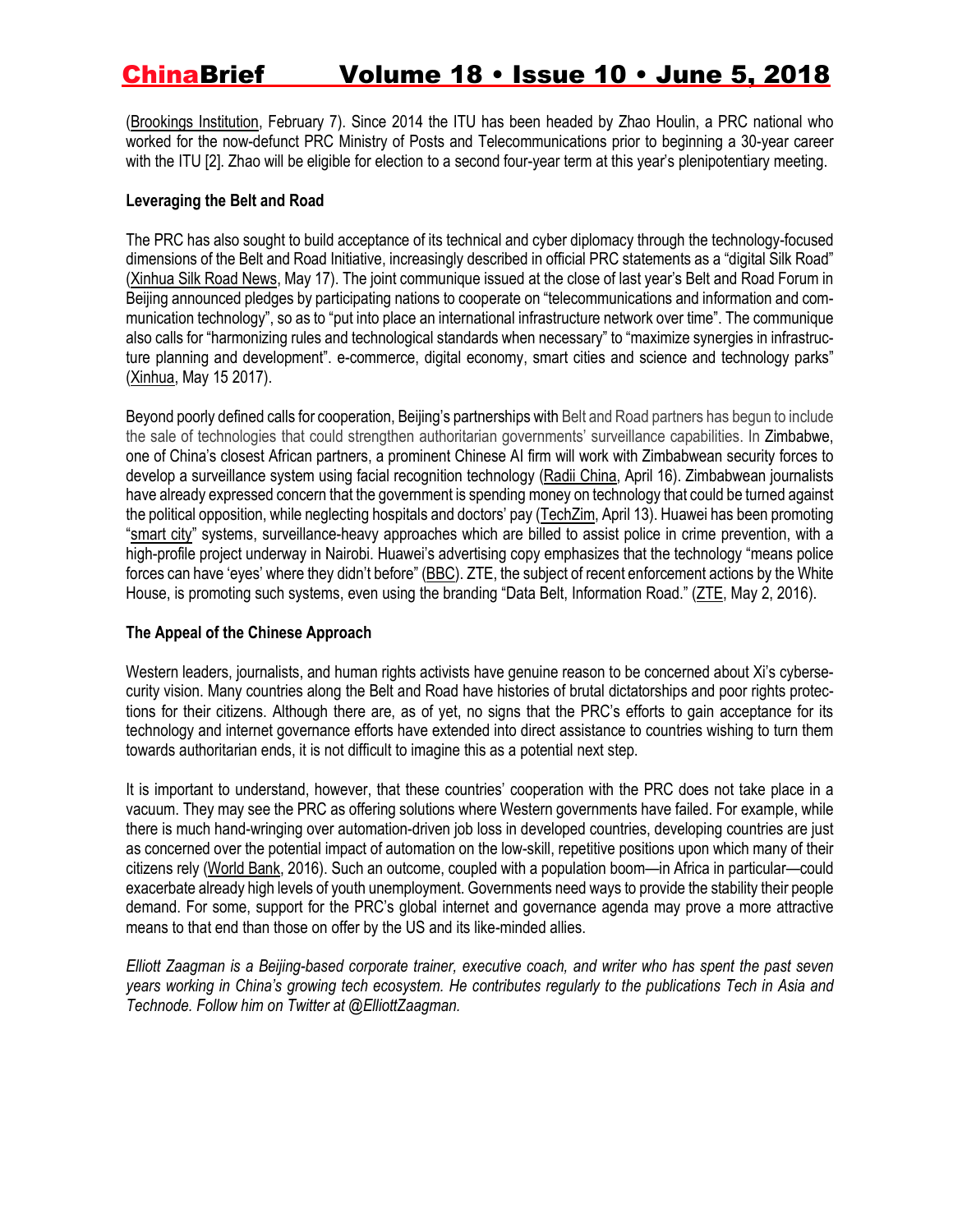#### **Notes**

[1] An excellent resource on this subject is the article China's Solution to Global Cyber Governance: Unpacking the Domestic Discourse of "Internet Sovereignty" by Jinghan Zeng, Tim Stevens, and Yaru Chen, published in in the June 2017 issue of the journal Politics & Policy.

[2] For more information on Zhao's career, see his [official ITU biography.](https://en.wikipedia.org/wiki/International_Telecommunication_Union)

\*\*\* \*\*\*

### **Evidence for China's Political Re-Education Campaign in Xinjiang** *By Adrian Zenz*

Since summer of 2017, troubling reports in Western media outlets about large-scale detentions of ethnic Muslim minorities (including Uyghurs, Kazakhs and Kyrgyz) in the Xinjiang Uyghur Autonomous Region (XUAR) have multiplied [\(The Guardian,](https://www.theguardian.com/world/2018/jan/25/at-least-120000-muslim-uighurs-held-in-chinese-re-education-camps-report) January 25). These reports include substantial anecdotal and eyewitness evidence describing a network of clandestine "re-education camps" in which detainees can be held indefinitely without process or recourse [\(AP News,](https://www.apnews.com/10207e125d564897934a27288855e34d) December 17, 2017; [Wall Street Journal,](https://www.wsj.com/articles/twelve-days-in-xinjiang-how-chinas-surveillance-state-overwhelms-daily-life-1513700355) December 19, 2017).

The existence of these camps is denied by the Chinese government. In February of this year, during an interview with the Almaty Tengri News, Zhang Wei, China's Consul General in Kazakhstan, issued what is to date the only statement by a Chinese public official on the reputed camp network. In reference to a CNN report on the camps, Zhang argued that "we do not have such an idea in China" [\(AKIpress,](https://akipress.com/news:602025) February 7; [CNN,](https://edition.cnn.com/2018/02/02/asia/china-xinjiang-detention-camps-intl/index.html) February 3).

This article demonstrates that there is, in fact, a substantial body of PRC governmental sources that prove the existence of the camps. Furthermore, the PRC government's own sources broadly corroborate some estimates by rights groups of number of individuals interred in the camps. While estimates of internment numbers remain speculative, the available evidence suggests that a significant percentage of Xinjiang's Muslim minority population, likely at least several hundred thousand, are or have been interned in political re-education facilities. Overall, it is possible that the region's re-education system exceeds the size of China's entire former "education through labor" system that was officially abolished in 2013.

The article also examines the evolution of re-education in Xinjiang, empirically charting the unprecedented re-education drive initiated by the region's Party secretary, Chen Quanguo. Information from 70 government procurement and construction bids valued at over half a billion RMB (approximately USD 80 million) along with public recruitment notices and other documents provide unprecedented insights into the evolution and extent of the region's re-education campaign.

#### **The Inception of "De-Extremification" through Re-Education in Xinjiang**

The concept of re-education has a long history in Communist China. In the 1950s, the state established the practices of "reform through labor" (劳动改造) and "re-education through labor" (劳动教养). **[1]** Later, in the early 2000s, the government initiated "transformation through education" (教育转化) classes for Falun Gong followers. **[2]**

It was not until 2014 that the "transformation through education" concept in Xinjiang came to be systematically used in wider contexts than the Falun Gong, Party discipline or drug addict rehabilitation. Its application to Uyghur or Muslim population groups arose in tandem with the "de-extremification" (去极端化) campaigns, a phrase first mentioned by Xinjiang's former Party secretary Zhang Chunxian in 2012 (Phoenix [Information,](http://www.360doc.com/content/15/1012/23/15549792_505230217.shtml) October 12, 2015).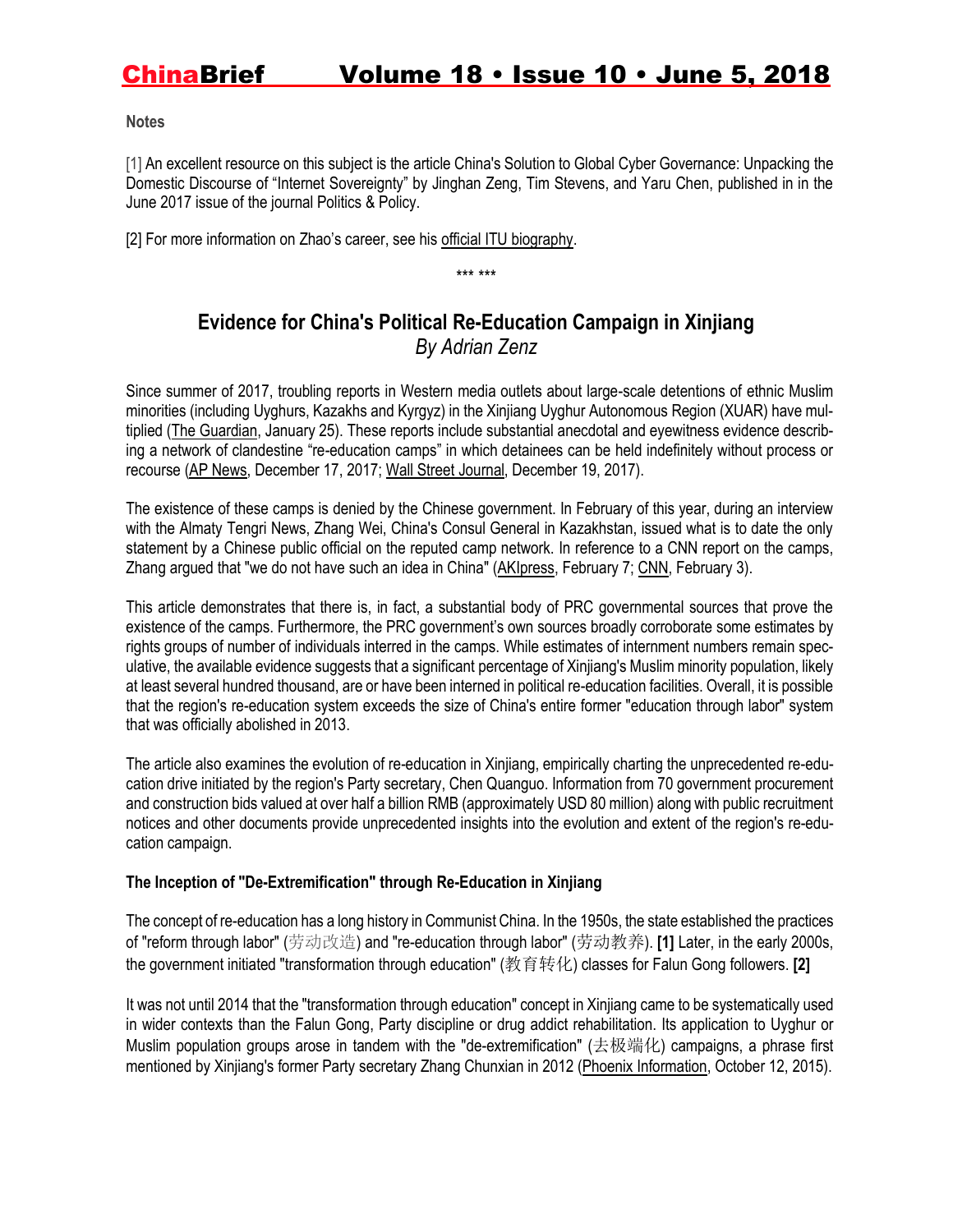In 2014, the re-education system started to evolve into a network of dedicated facilities. Konasheher (Shufu) County (Kashgar Prefecture) established a three-tiered "transformation through education base" (教育转化基地) system as part of its "de-extremification" efforts [\(Xinjiang](http://www.xjdaily.com.cn/tsnb/1150049.shtml) Daily, November 18, 2014). It operated at county, township and village levels. A three-tiered re-education system based on these three levels is likewise mentioned in a 2017 gov-ernment research paper described below, one whose ideas have apparently found widespread adoption [\(Harmoni](http://www.doc88.com/p-2921386725182.html)ous [Society](http://www.doc88.com/p-2921386725182.html) Journal via www.doc88.com, p.76, June 2017).

The year 2015 also saw the first media report stating the actual capacity of a centralized re-education facility. Hotan City's "de-extremification education and training center" (去极端化教育培训中心) was said to hold up to 3,000 detainees whose thinking was "deeply affected" by "religious extremism" [\(Communist](http://cpc.people.com.cn/n/2015/0917/c398213-27598576.html) Party News, October 17, 2015).

#### **Chen Quanguo Puts Re-Education into Overdrive**

In August 2016, Chen Quanguo became Xinjiang's new Party Secretary. He came into the job from a position as Party Secretary of Tibet, where he pacified the restive region through a combination of intense securitization and pervasive social control mechanisms [\(China](https://jamestown.org/program/chen-quanguo-the-strongman-behind-beijings-securitization-strategy-in-tibet-and-xinjiang/) Brief, September 21, 2017).

A number of separate reports place the onset of massive detentions among the Uyghur population soon thereafter, in late March 2017 [\(RFA,](https://www.rfa.org/english/news/uyghur/detentions-01222018171657.html) January 22). This timing coincides neatly with the publication of "de-extremification regu-lations" (新疆维吾尔自治区去极端化条例) by the government of the XUAR (<u>Xinjiang [Government,](http://www.xinjiang.gov.cn/2017/03/30/128831.html)</u> March 29, 2017). Directive No. 14 in Section 3 of this document states that "de-extremification must do transformation through education (教育转化) well, jointly implementing individual and centralized education".

A potentially influential document in this development was a research paper published by Xinjiang's Urumqi Party School [\(Harmonious](http://www.doc88.com/p-2921386725182.html) Society Journal via www.doc88.com, June 2017). The paper recommends the creation of "centralized transformation through education training centers" in all prefectures and counties. It lists three types of re-education facilities: "centralized transformation through education training centers" (集中教育转化培训中 心), "legal system schools" (法制学校), and "rehabilitation correction centers" (康复矫治中心). Government construction bids indicate that these are sometimes part of large new compounds that also host criminal detention centers, police stations, fire stations or even hospitals and supermarkets.

In May 2017, the first official recruitment notices related to re-education appeared, although evidently most staff were recruited by other means. Karamay, a city in northern Xinjiang, listed 110 re-education center positions for four different "centralized transformation through education classes" (集中教育转化班) as well as 248 police officers for police stations and "transformation through education bases" (教育转化基地) [\(Zhonggong](http://zjks.offcn.com/fjxj/u14230.html) zhaojing, May 20, 2017; [Zhonggong](http://www.eoffcn.com/kszx/gonggao/413713.html) wangxiao, May 20, 2017). Lop and Yutian Counties in Hotan prefecture advertised "transformation through education center" (教育转化中心) teaching positions (<u>Shiye Danwei [Zhaopin,](http://www.shiyebian.net/xinxi/217062.html)</u> August 2, 2017). Staff and teacher recruitment notices for Xinjiang's numerous new "educational training centers" (教育培 训中心) often required no specific degree, skill, or teaching background. Instead, they frequently preferred recruits who demonstrated strong ideological conformity, army or police experience, or called for "training center policing assistants". In many instances, training center and police staff recruitments shared the same job posting, and bids show that "training center" compounds often have police stations. **[3]**

#### **The Costs and Design of Re-Education Facilities**

The start of Chen Quanguo's re-education initiative correlates closely with the release of detailed information in the form of government procurement and construction bids (采购项目 and 建设项目). Nearly all bids were announced from March 2017, just prior to the re-education drive (Figure 1). Likewise, the values attached to these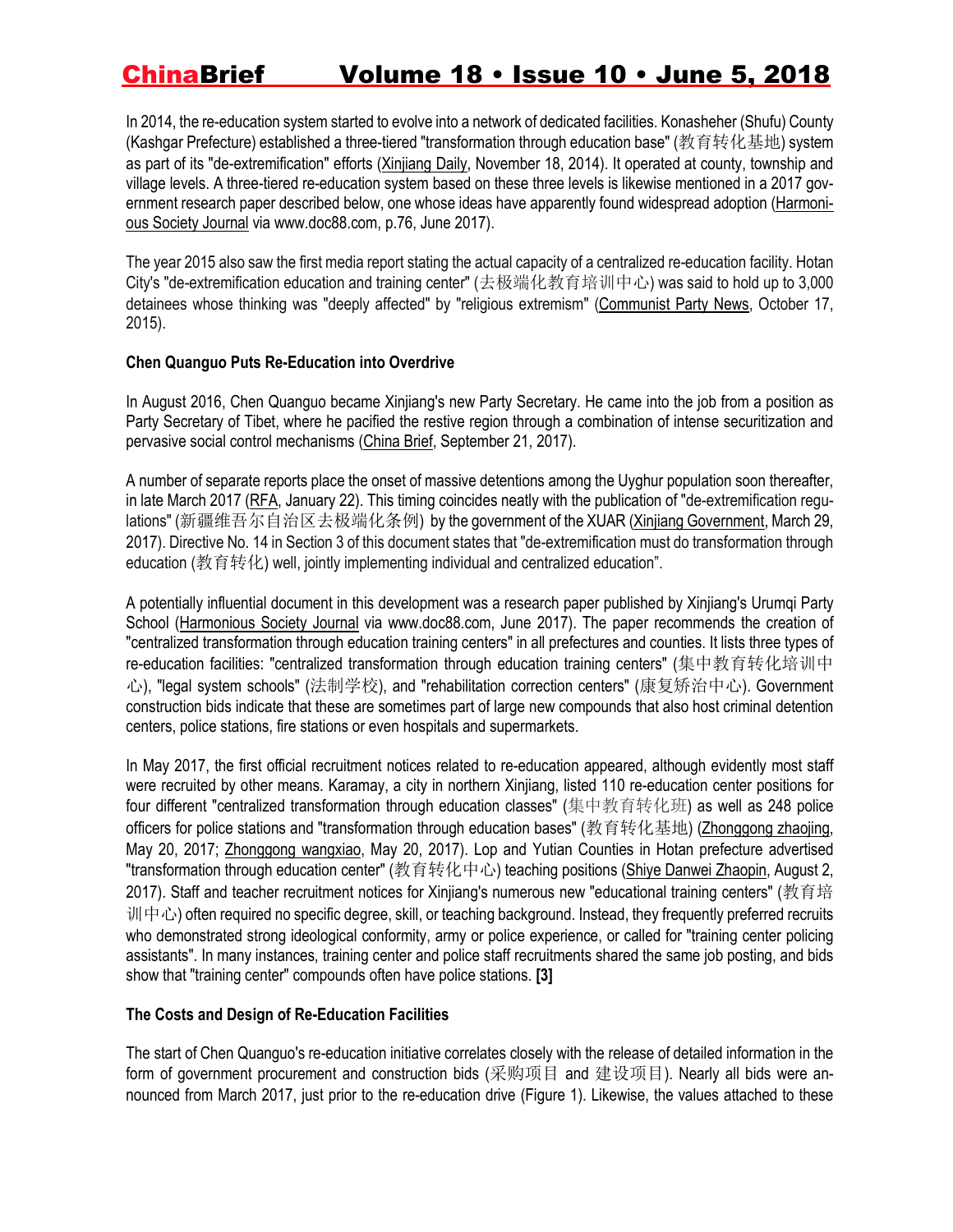bids were by far highest in the months immediately after the start of the re-education campaign (Figure 2). While only a fraction of re-education facility construction is reflected in these bids, they do indicate a pattern consistent with re-education policy and implementation.



*Figure 1. Source: Government procurement bids*



*Figure 2. Source: Government procurement bids. Values for some projects were not available. For others, adver*tised values pertained to the construction of several different facilities. In the latter cases, values for re-education *facilities were estimated.*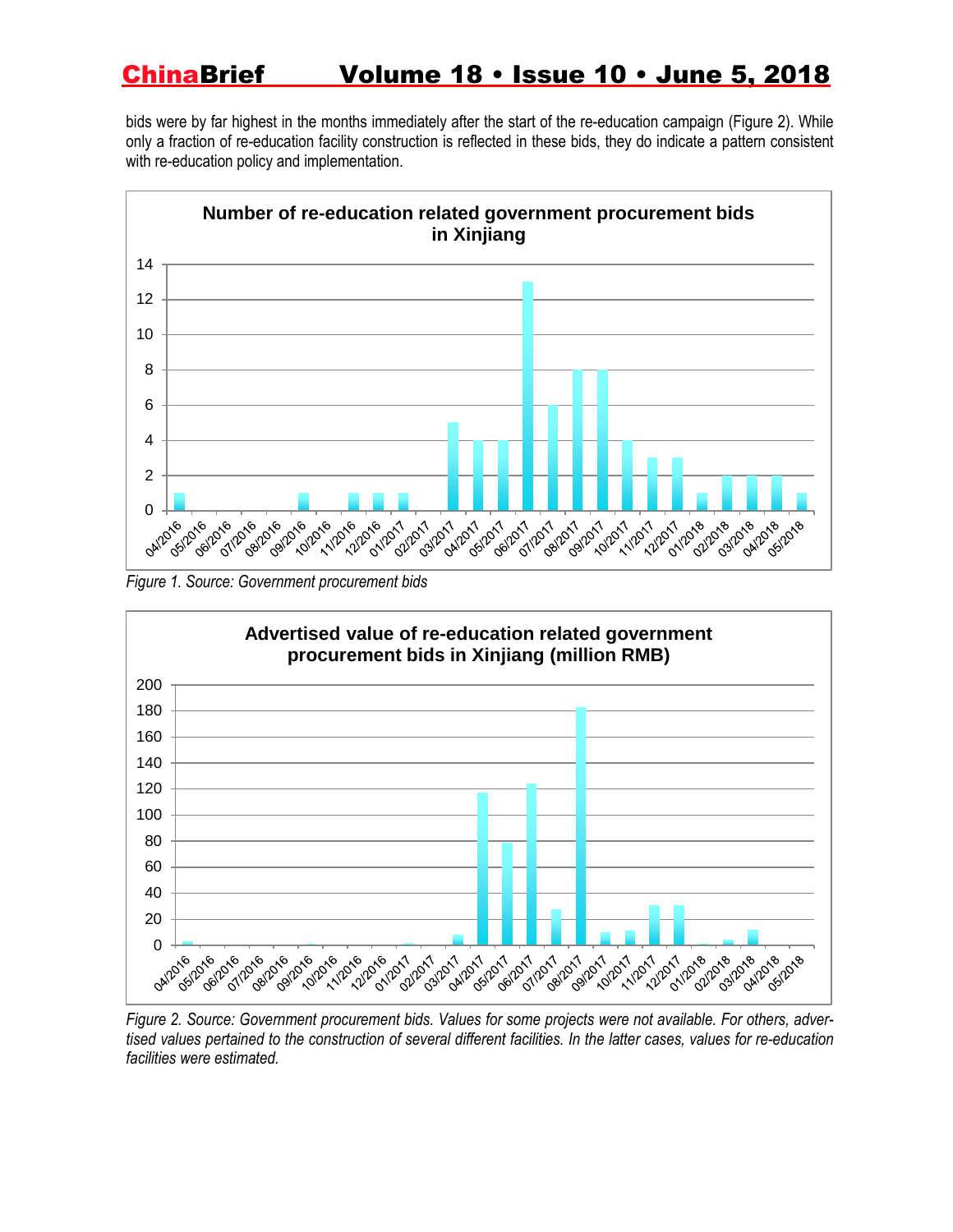Bid descriptions indicate both the construction of new as well as upgrades and enlargements of existing re-education facilities. Some pertain to adding sanitary facilities, warm water supplies and heating or catering facilities, indicating that existing buildings are being used to house more people for longer periods of time. Several planned facilities feature compound sizes exceeding 10,000sqm. One bid combines vocational training and re-education facilities totaling 82,000sqm. A former detainee estimated that his re-education facility held nearly 6,000 detainees [\(RFERL,](https://www.rferl.org/a/kazakh-recounts-reeducation-in-western-chinese-camp/29194106.html) April 26).

Many bids mandate the installation of comprehensive security features that turn existing facilities into prison-like compounds: surrounding walls, security fences, pull wire mesh, barbwire, reinforced security doors and windows, surveillance systems, secure access systems, watchtowers, and guard rooms or facilities for armed police. One bid emphasized that its surveillance system must cover the entire facility, leaving "no dead angles" (无死角). Several facilities branded as vocational or other educational training facilities also carried bids calling for extensive security installations, with some mandating police stations on the same compound.

Overall, documentation assembled by the author lists 55 re-education facility related procurement bids valued at over 450 million RMB in respect to their re-education components. **[4]** Nearly all of these were for regions with significant Uyghur or other Muslim minority populations.

The scale of re-education facility construction can be reflected in local budget reports. For example, Akto County stated that in 2017 it spent 383.4 million RMB or 9.6 percent of its budget on security-related projects, including "transformation through education centers infrastructure construction and equipment purchase" (教育转化中心 等基础设施建设和装备购置) (Akto [Government,](http://www.xjakt.gov.cn/akt/c100147/2018-02/02/content_16c452210d3345f1a9e3abe8c92b0f65.shtml) February 2). **[5]**

While there is no published data on re-education detainee numbers, information from various sources permit us to estimate internment figures at anywhere between several hundred thousand and just over one million. This would be equivalent to a detention rate of up to 11.5 percent of Xinjiang's Uyghur and Kazakh population aged 20-79 years. It is therefore possible that Xinjiang's present re-education system exceeds the size of the entire former Chinese re-education through labor system. **[6]**

While there is no published data on re-education detainee numbers, information from various sources permit us to estimate internment figures at anywhere between several hundred thousand and just over one million. he latter figure is based on a leaked document from within the region's public security agencies, and, when extrapolated to all of Xinjiang, could indicate a detention rate of up to 11.5 percent of the region's adult Uyghur and Kazakh population. [\(Newsweek](https://www.newsweekjapan.jp/stories/world/2018/03/89-3_1.php) Japan, March 13). The lower estimate seems a reasonably conservative figure based on correlating informant statements, Western media pieces and the comprehensive material presented in the long version of this article. It is therefore possible that Xinjiang's present re-education system exceeds the size of the entire former Chinese re-education through labor system.

#### **Conclusions**

China's pacification drive in Xinjiang is, more than likely, the country's most intense campaign of coercive social reengineering since the end of the Cultural Revolution. The state's "war on terror" is, arguably more and more a euphemism for forced ethnic assimilation.

Despite the strain on the local economy and the potentially disastrous long-term consequences for ethnic relations, Beijing's support for Chen Quanguo's extreme de-extremification measures is unlikely to wane. Under Xi Jinping, "foreign" religions such as Islam or Christianity have been kept on ever-tighter leashes and directed to "Sinicize" in accordance with "socialist core values" (New York [Times,](https://www.nytimes.com/2017/03/24/opinion/sunday/chinas-communists-embrace-religion.html) March 24, 2017). In that sense, Xinjiang's re-education drive is effectively part of a larger, more subtle nationwide campaign.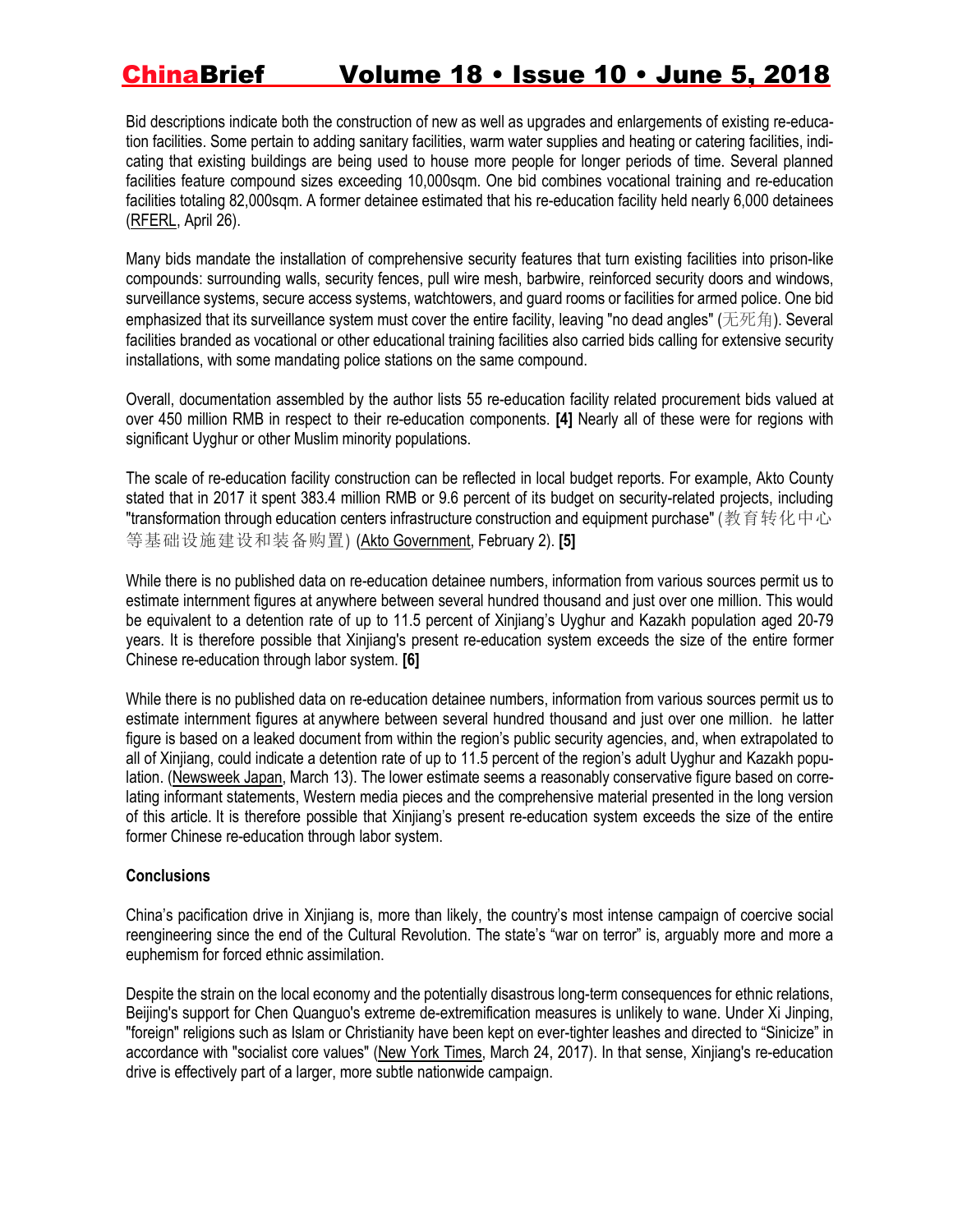Xinjiang's status as the "core hub" of Xi Jinping's Belt and Road Initiative has seemingly made Beijing hell-bent on pursuing a definitive solution to the Uyghur question. The frequently highlighted "successes" of Xinjiang's re-education system may lead the state to adopt it elsewhere. Just as Xinjiang has become China's testing ground for cutting-edge surveillance technology, the state may use the experiences gathered from large-scale re-education for its social reengineering efforts across the nation.

As pointed out by the scholar James Millward, we would do well to ponder whether what is happening in Xinjiang will stay in Xinjiang (New York [Times,](https://www.nytimes.com/2018/02/03/opinion/sunday/china-surveillance-state-uighurs.html) February 3).

Adrian Zenz is researcher and PhD supervisor at the European School of Culture and Theology, Korntal, Germany. His research focus is on China's ethnic policy and public recruitment in Tibetan regions and Xinjiang. He is *author of "Tibetanness under Threat" and co-edited "Mapping Amdo: Dynamics of Change".*

#### **Notes**

*.*

[1] See Mühlhahn, K., 2009. Criminal Justice in China: A History, pp.215-257. Deckwitz, S., 2012. Gulag vs. Laogai - The Function of Forced Labour Camps in the Soviet Union and China. MA [Thesis,](https://dspace.library.uu.nl/bitstream/handle/1874/228062/gulagvslaogai.pdf?sequence=1) Utrecht University.

[2] Compare Tong, J., 2009. Revenge of the Forbidden City: the Suppression of the Falungong in China 1999-2005. Besides combating the Falun Gong, the state also employed "transformation through education" to re-educate Party members, targeting e.g. cadres with "non-conformist" (不合格) or "backward" (落后) mindsets (Li Derong, [Baidu](http://xueshu.baidu.com/s?wd=paperuri%3A%287175dca335d50866df44c75a312d6f76%29&filter=sc_long_sign&sc_ks_para=q%3D%E5%85%9A%E5%91%98%E7%AE%A1%E7%90%86%E6%96%B9%E6%B3%95%E7%9A%84%E6%96%B0%E6%8E%A2%E7%B4%A2%E2%80%94%E6%B1%9F%E8%8B%8F%E5%93%8D%E6%B0%B4%E5%8E%BF%E5%AE%9E%E6%96%BD%E5%85%9A%E5%91%98%E2%80%9C%E5%91%8A%E8%AF%AB%E8%BD%AC%E5%8C%96%E2%80%9D%E5%88%B6%E5%BA%A6%E7%9A%84%E5%AE%9E%E8%B7%B5%E4%B8%8E%E6%80%9D%E8%80%83&sc_us=3028509239404475910&tn=SE_baiduxueshu_c1gjeupa&ie=utf-8) [Scholar,](http://xueshu.baidu.com/s?wd=paperuri%3A%287175dca335d50866df44c75a312d6f76%29&filter=sc_long_sign&sc_ks_para=q%3D%E5%85%9A%E5%91%98%E7%AE%A1%E7%90%86%E6%96%B9%E6%B3%95%E7%9A%84%E6%96%B0%E6%8E%A2%E7%B4%A2%E2%80%94%E6%B1%9F%E8%8B%8F%E5%93%8D%E6%B0%B4%E5%8E%BF%E5%AE%9E%E6%96%BD%E5%85%9A%E5%91%98%E2%80%9C%E5%91%8A%E8%AF%AB%E8%BD%AC%E5%8C%96%E2%80%9D%E5%88%B6%E5%BA%A6%E7%9A%84%E5%AE%9E%E8%B7%B5%E4%B8%8E%E6%80%9D%E8%80%83&sc_us=3028509239404475910&tn=SE_baiduxueshu_c1gjeupa&ie=utf-8) 2002; Yuan Zhihua and Yi Waiping, Baidu [Scholar,](http://xueshu.baidu.com/s?wd=paperuri%3A%28fc7be876ef8ab0f84b0436786d1aef5a%29) 2006). Finally, "transformation through education" is a common concept in the context of coercive isolated detoxification treatments (强制隔离戒毒) given to drug addicts.

[3] Often, neither advert texts nor specific job requirements indicate a relationship with vocational skills training. Kuqa County in Aksu Prefecture, where nearly the entire population is Uyghur, advertised 60 "education and training center" staff positions in the same intake as its convenience police station advert. The advert preferred recruitees with a background in the military or police. Qitai County in Changji Prefecture, with a Muslim population of 26 percent, advertised 200 assistant police positions specifically for its county "training center". Several other adverts recruited "education and training center" staff in the same advert as other police positions, in nearly all instances without any degree requirement or relevant vocational training knowledge. Rather, Shawan County in Aksu, a Uyghur majority region, mandated some of its future teachers to have degrees in law or Chinese language, both "skills" that are typically taught in political re-education facilities. Sources: see the long version of this article.

[4] Some bids did not show cost estimates.

[5] Similarly, Qiemo County's reported budget activities list 105.1 million RMB spending on security-related investments, including the construction of three re-education centers (教育转化中心) (Qiemo [County,](http://www.xjqmx.gov.cn/gk/zjgl/czyjsbg/111334.htm) December 28, 2017). Likewise, Shache County's 2017 budget report showed a 1.5 million RMB spending item on "legal system transformation through education" (司法教育转化), which likely pertains to operating expenses rather than facility construction. Similarly, Ruoqiang County adjusted its 2017 budget to provide an additional 6 million RMB spending on re-education, likely also pertaining to running costs [\(Shache](https://www.baidu.com/link?url=CphUI46T81klV47CZMAlFTNrdLnoOeTMacs2b_hENNurt9qnWYn2XyMSRbAbZfeFz6upSsTxT1bkptxedVp1jzH-bMNKDB1Tkv9qNvfAtVn4BH7jBlS6Jxn1_W2MPpUrB0683kjVonHnMpEVvpbGC_&wd=&eqid=e3058ecf00064906000000065ad5c5a2) County, March 8, 2017; [Ruoqiang](http://www.loulan.gov.cn/Government/PublicInfoShow.aspx?ID=41645) County, January 29). All of these counties are located in regions with significant or majority Uyghur populations.

[6] Detailed sources and calculations for the statements made in this paragraph can be found in the longer version of this article.